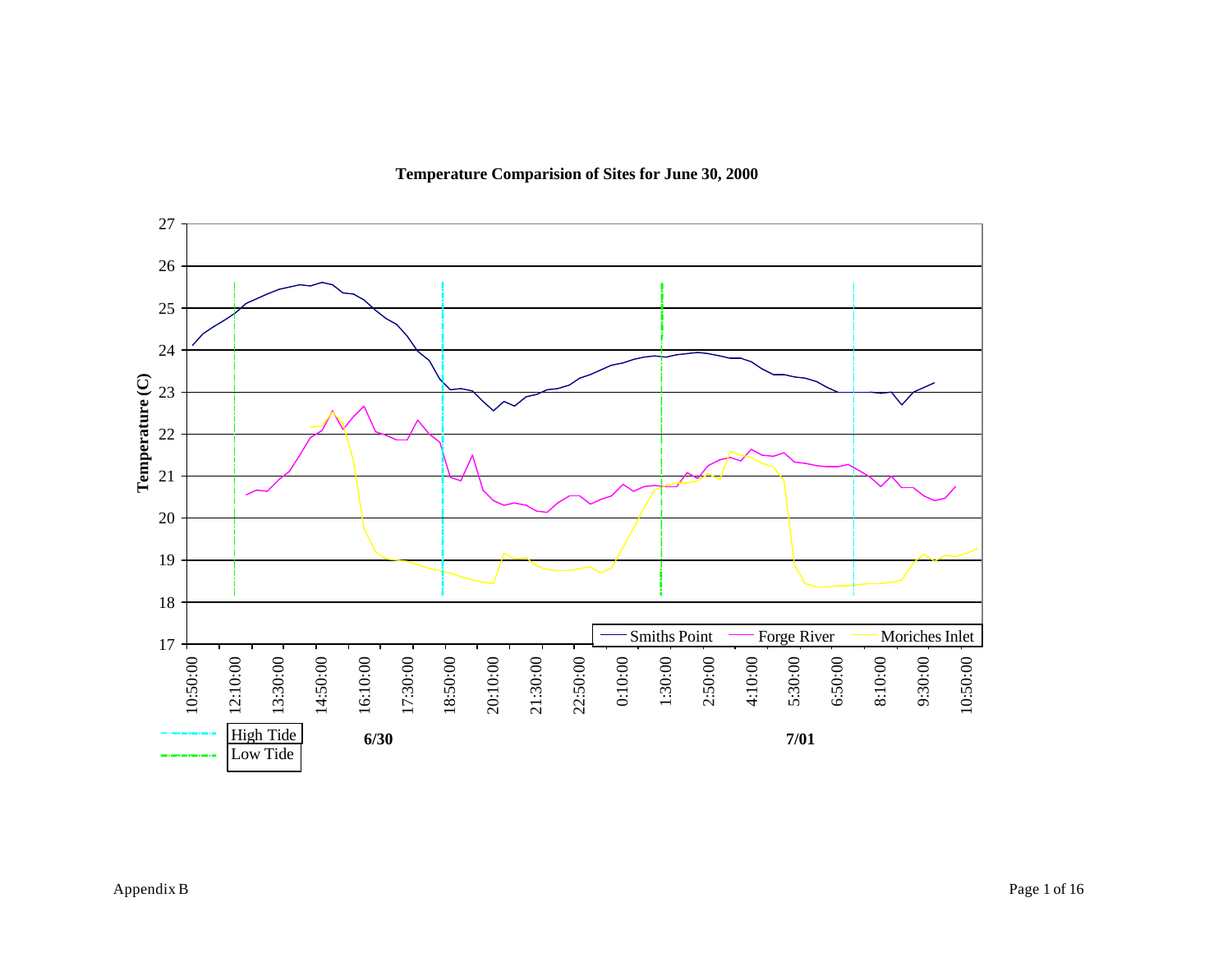**Salintiy Comparision of Sites for June 30, 2000**

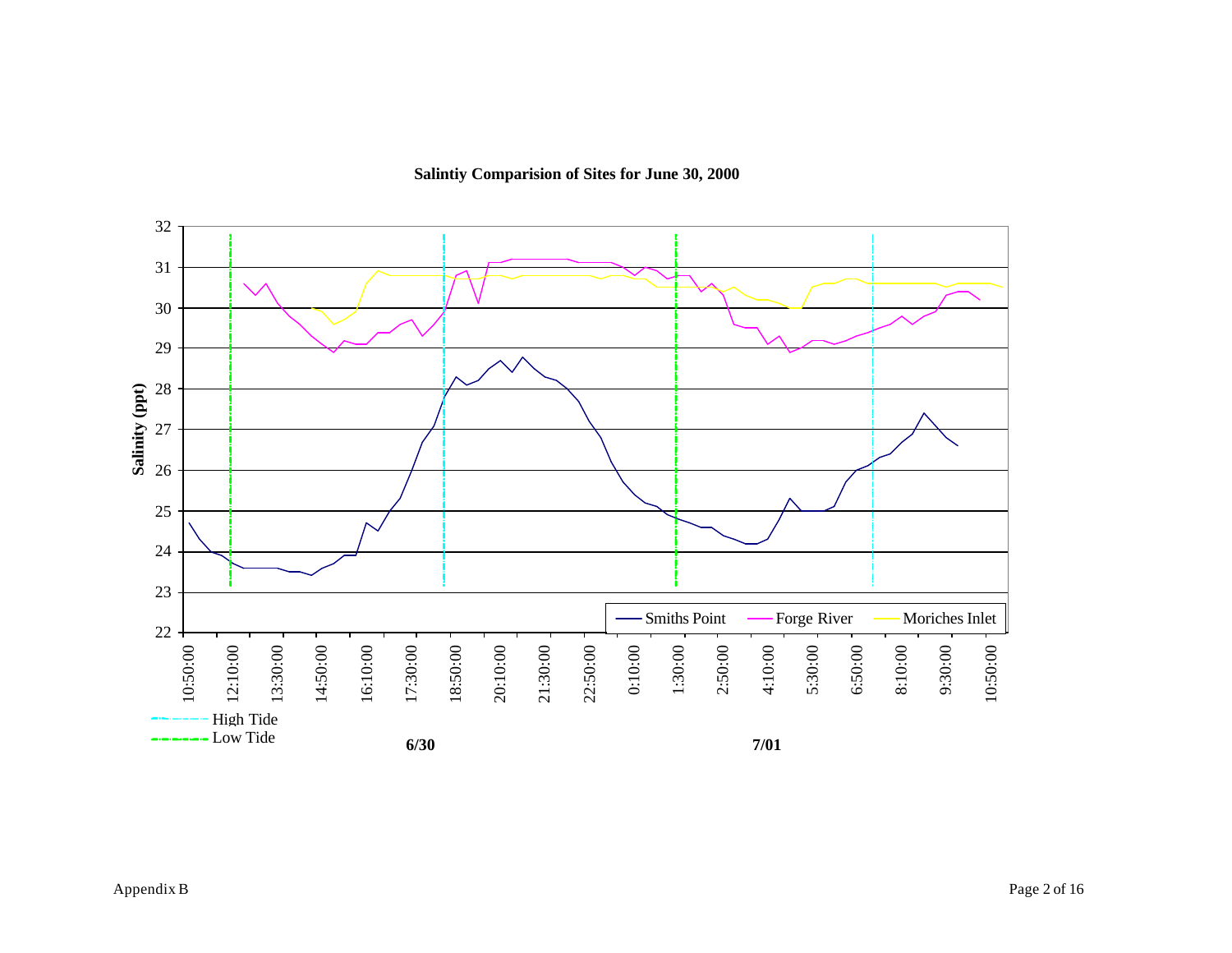**Temperature Comparision of Sites for July 14, 2000**

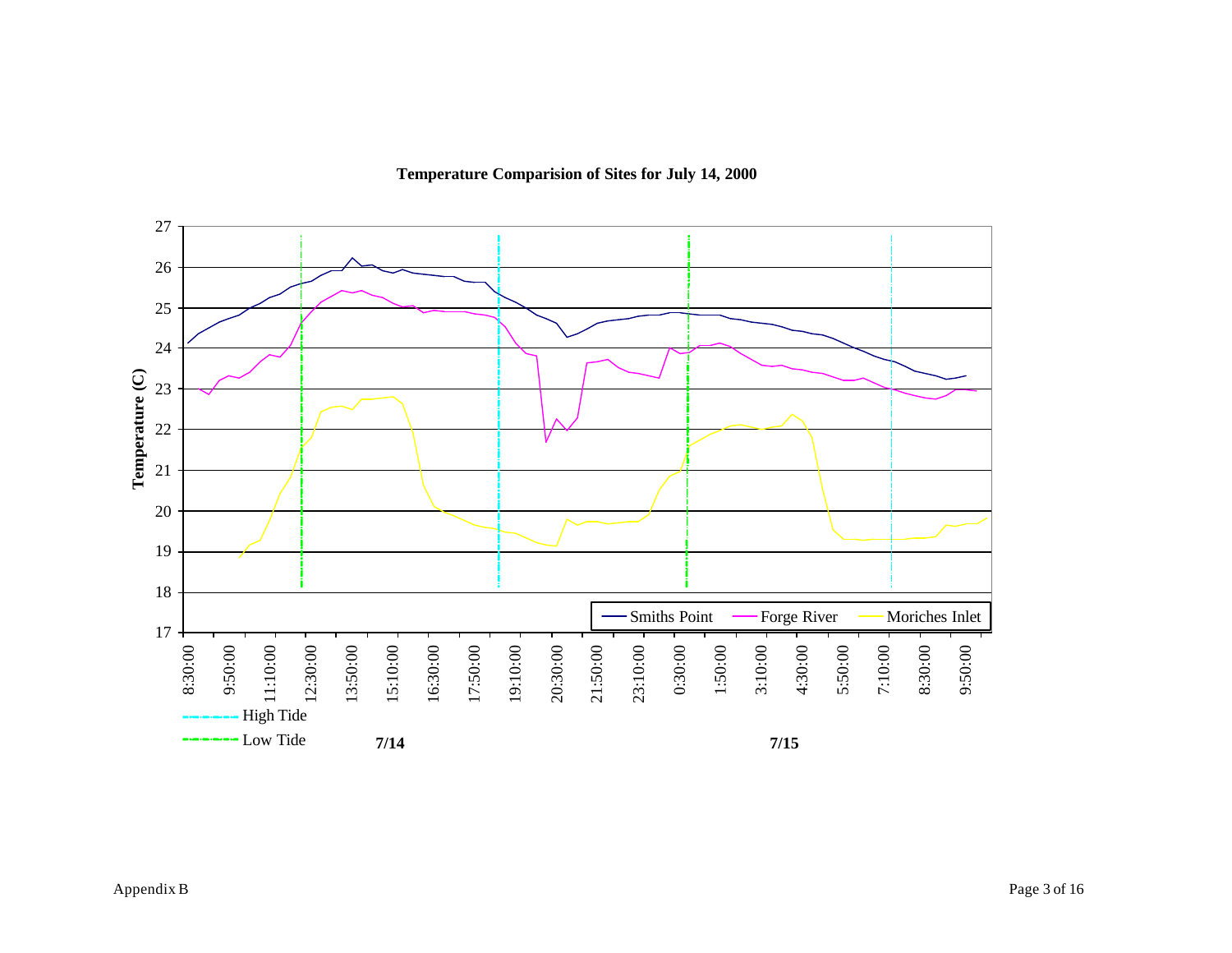

## **Salinity Comparision of Sites for July 14, 2000**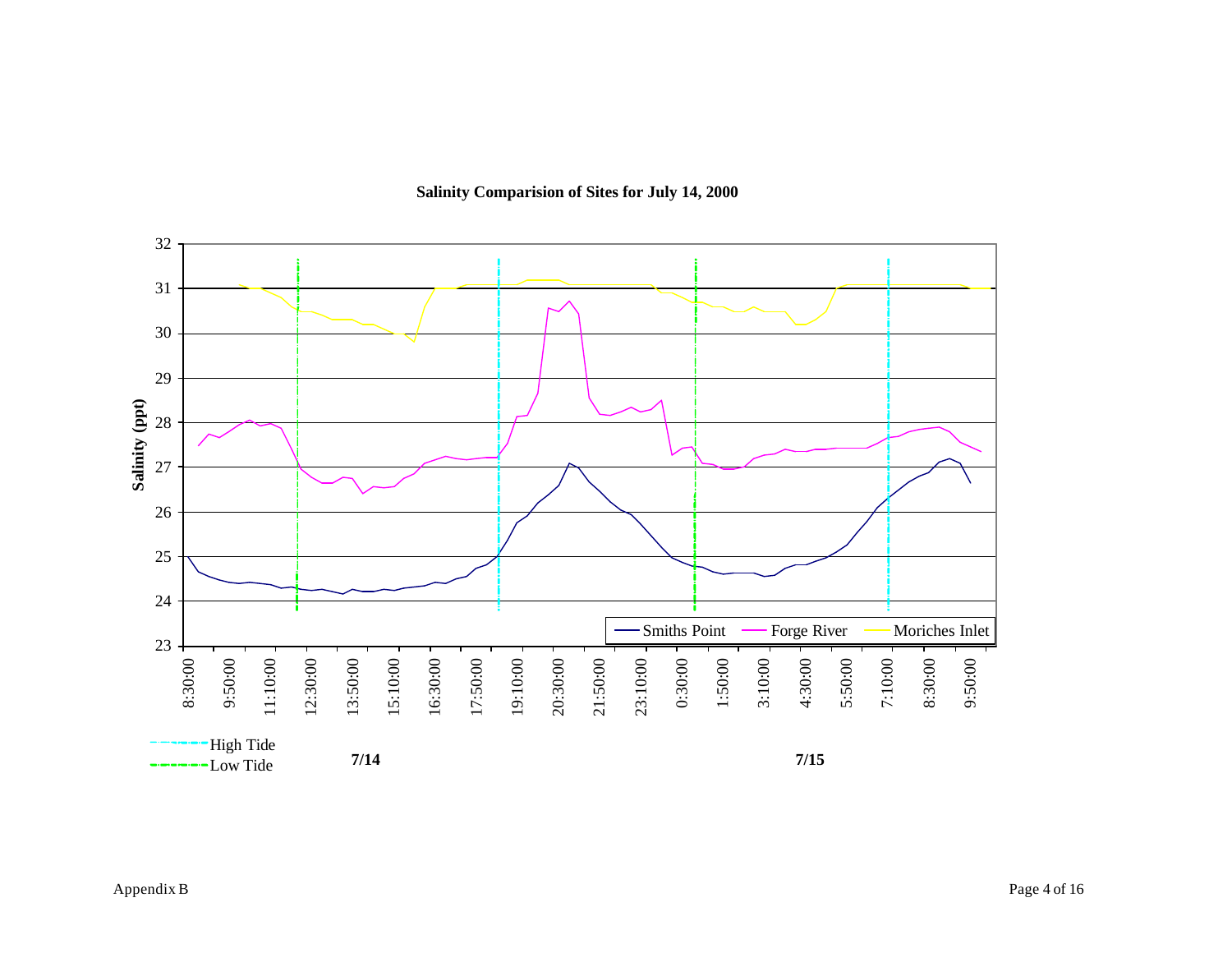



High Tide Low Tide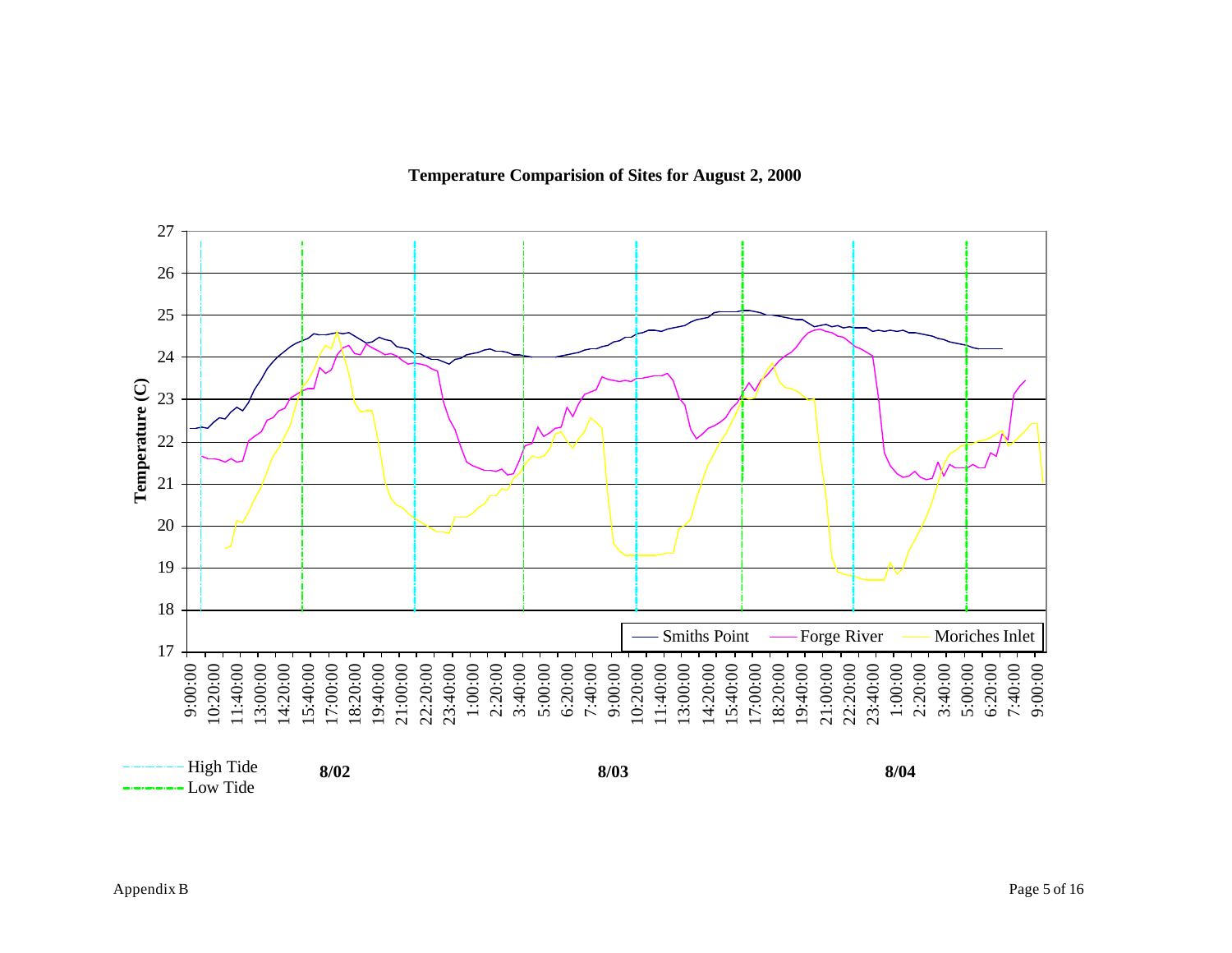**Salinity Comparision of Sites for August 2, 2000**

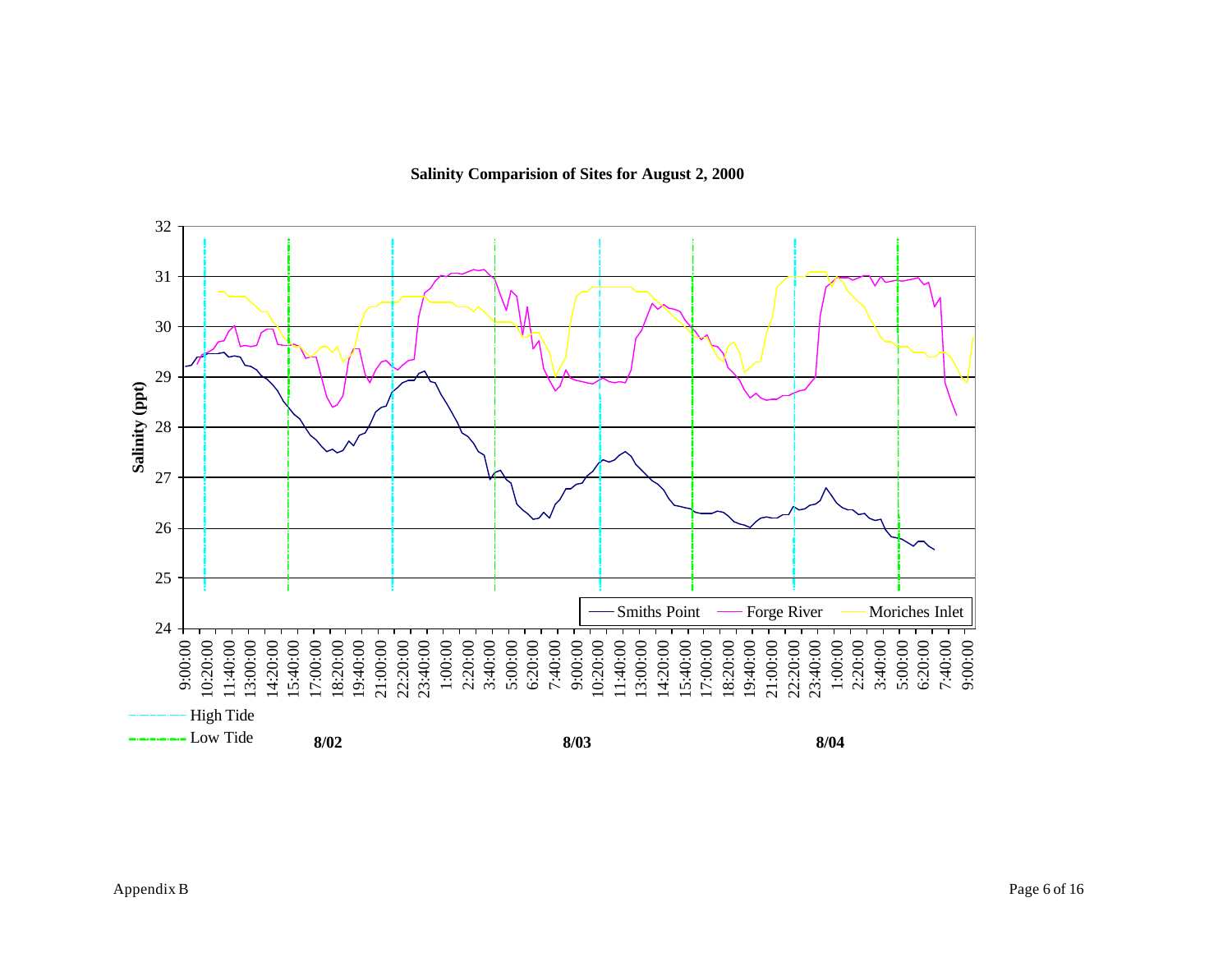**Temperature Comparision of Sites for August 9, 2000**

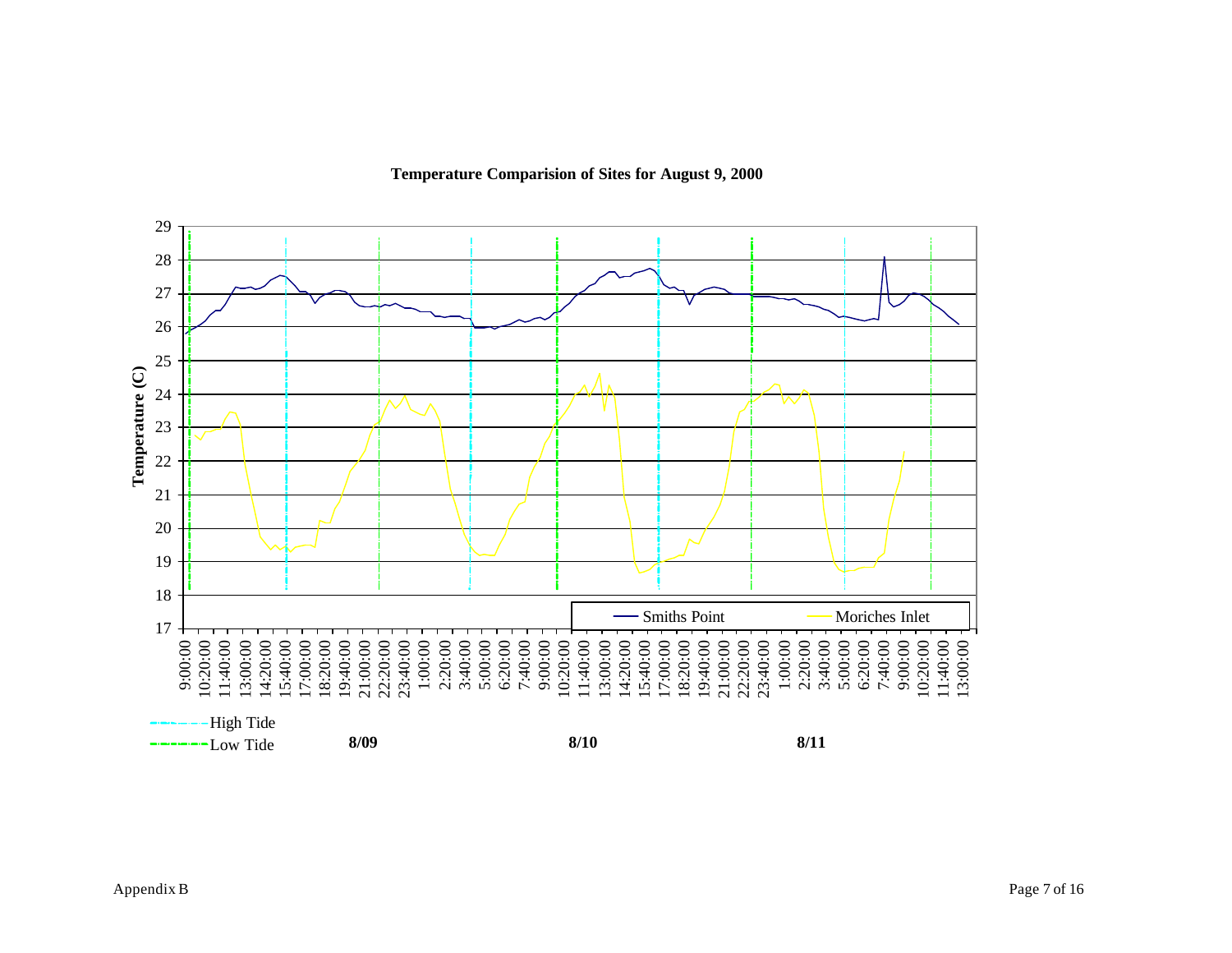32 31 30  $\mathbf{I}$ 29 28 Salinty (ppt) **Salinty (ppt)** 27 26 25 24 23 22 Smiths Point Moriches Inlet 21 18:20:00 5:00:00 6:20:00 9:00:00 10:20:00 11:40:00<br>13:00:00<br>14:20:00<br>15:40:00<br>19:40:00 21:00:00 22:20:00 23:40:00 1:00:00 2:20:00<br>3:40:00<br>5:00:00<br>5:20:00<br>5:20:00<br>7:40:00<br>7:20:00<br>7:00:00<br>5:00:00 14:20:00 15:40:00 17:00:00 19:40:00<br>21:00:00<br>22:20:00<br>23:40:00<br>1:00:00 2:20:00 3:40:00 7:40:00 9:00:00 10:20:00 11:40:00 13:00:00 High Tide Low Tide**8/09 8/10 8/11**

**Salinity Comparision of Sites for August 9, 2000**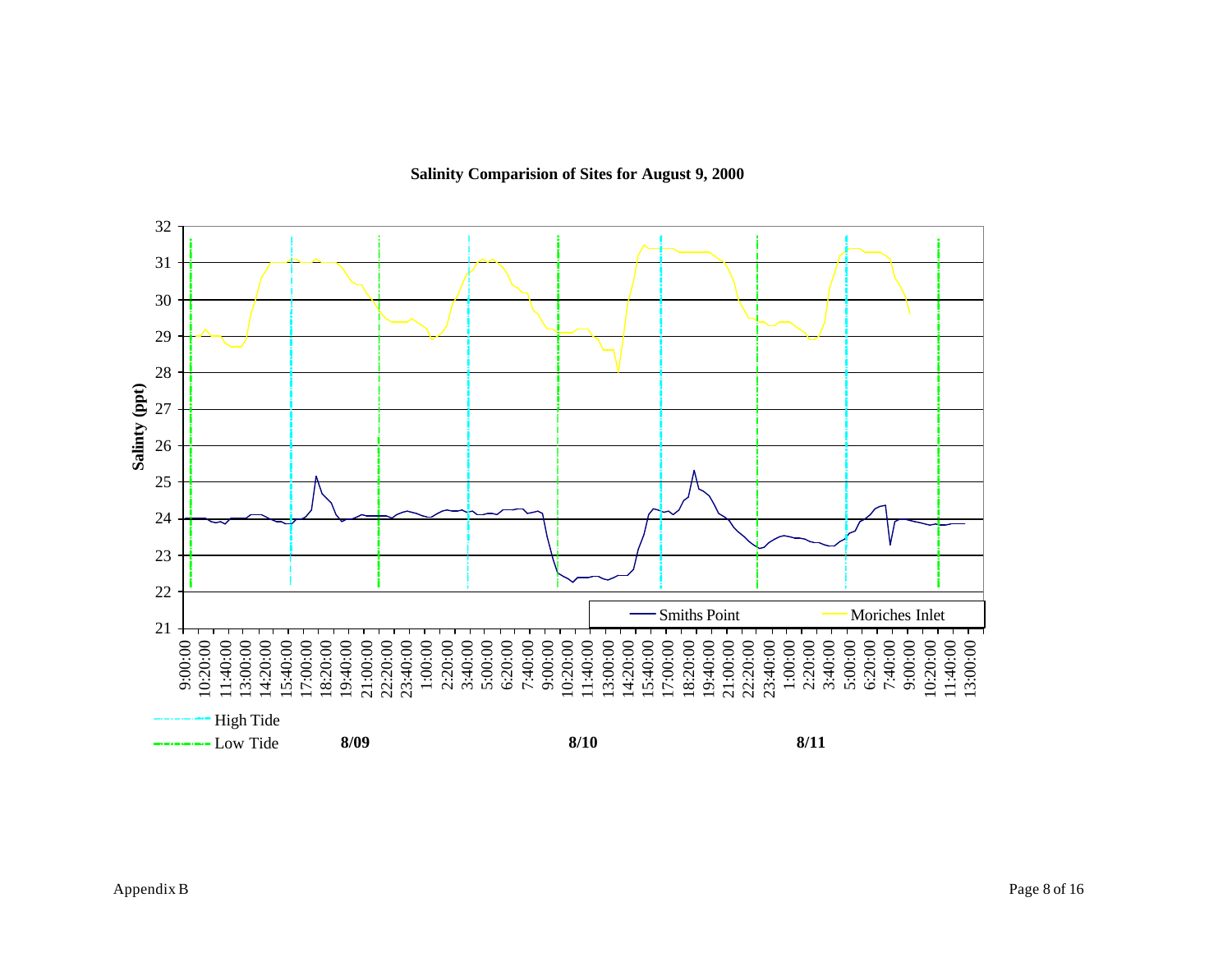**Temperature Comparision of Site for August 23, 2000**

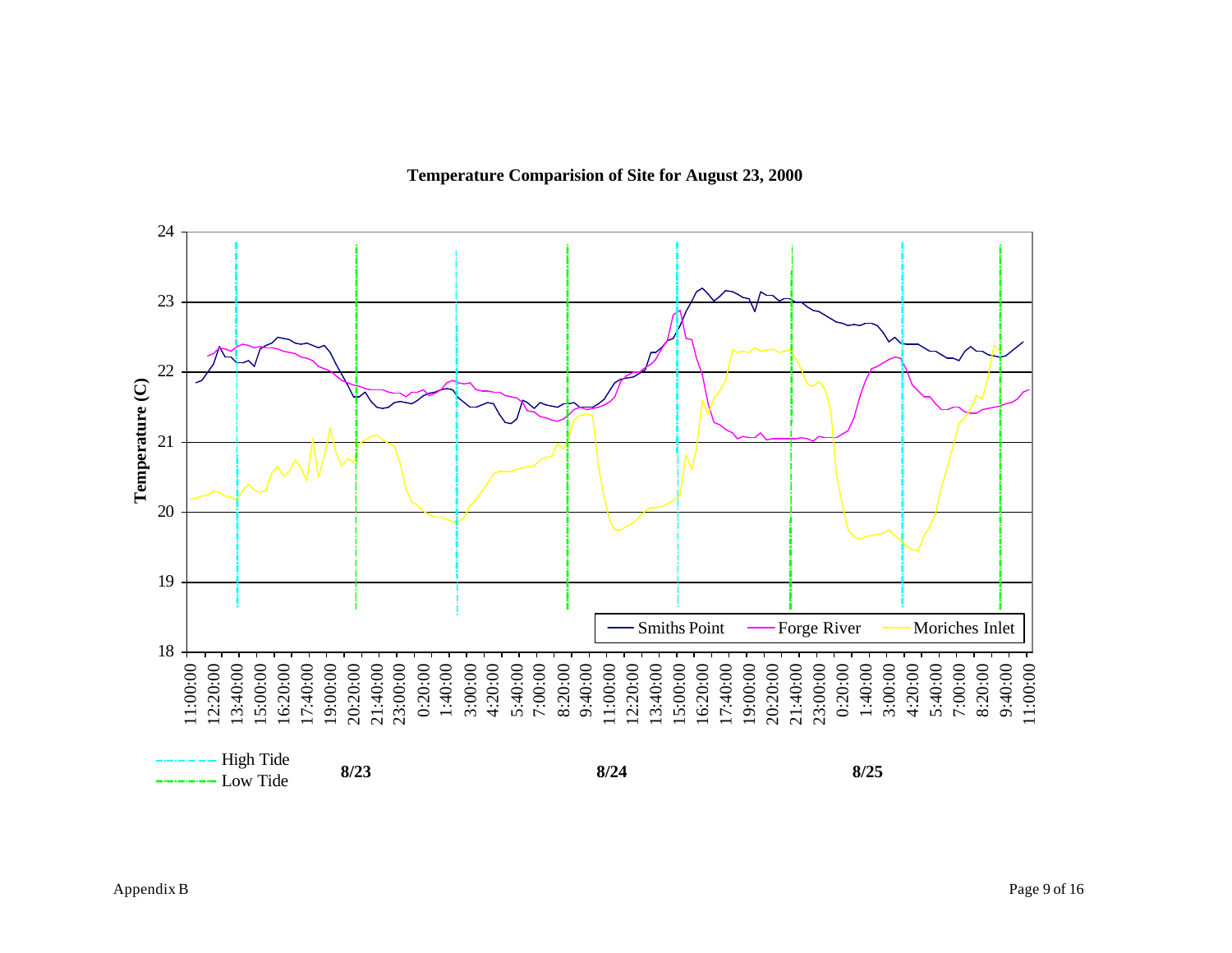**Salinity Comparision of Sites for August 23, 2000**

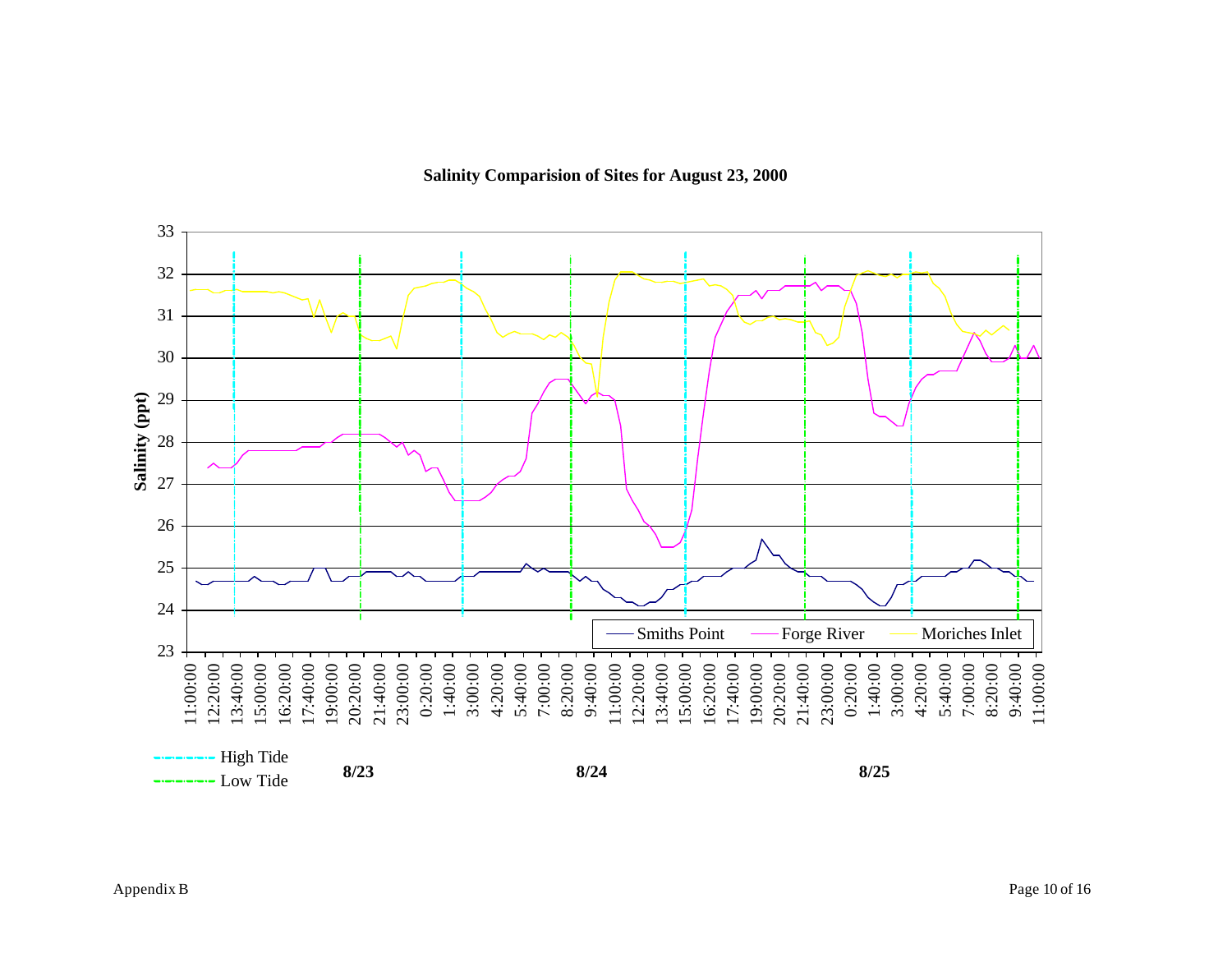



- Low Tide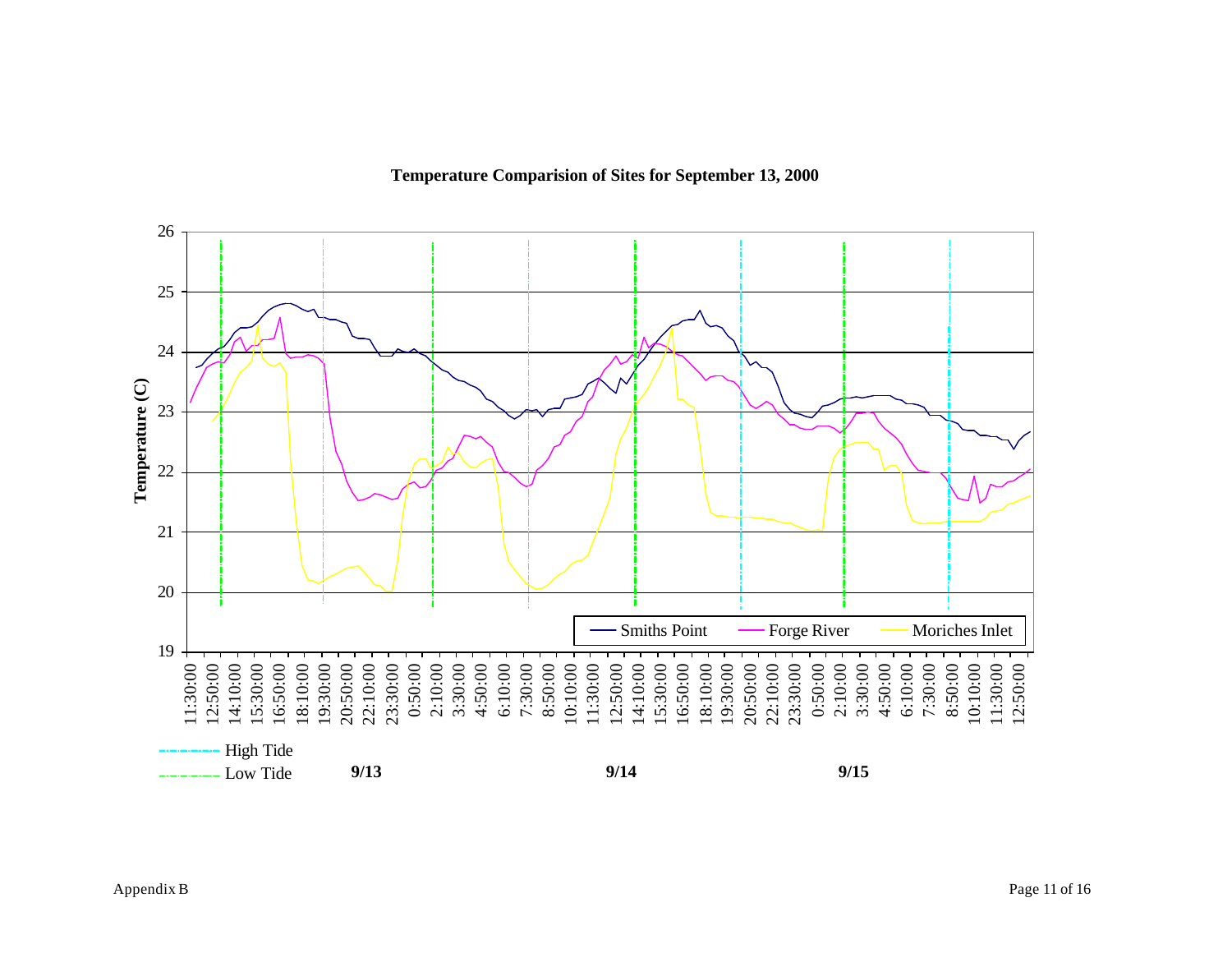

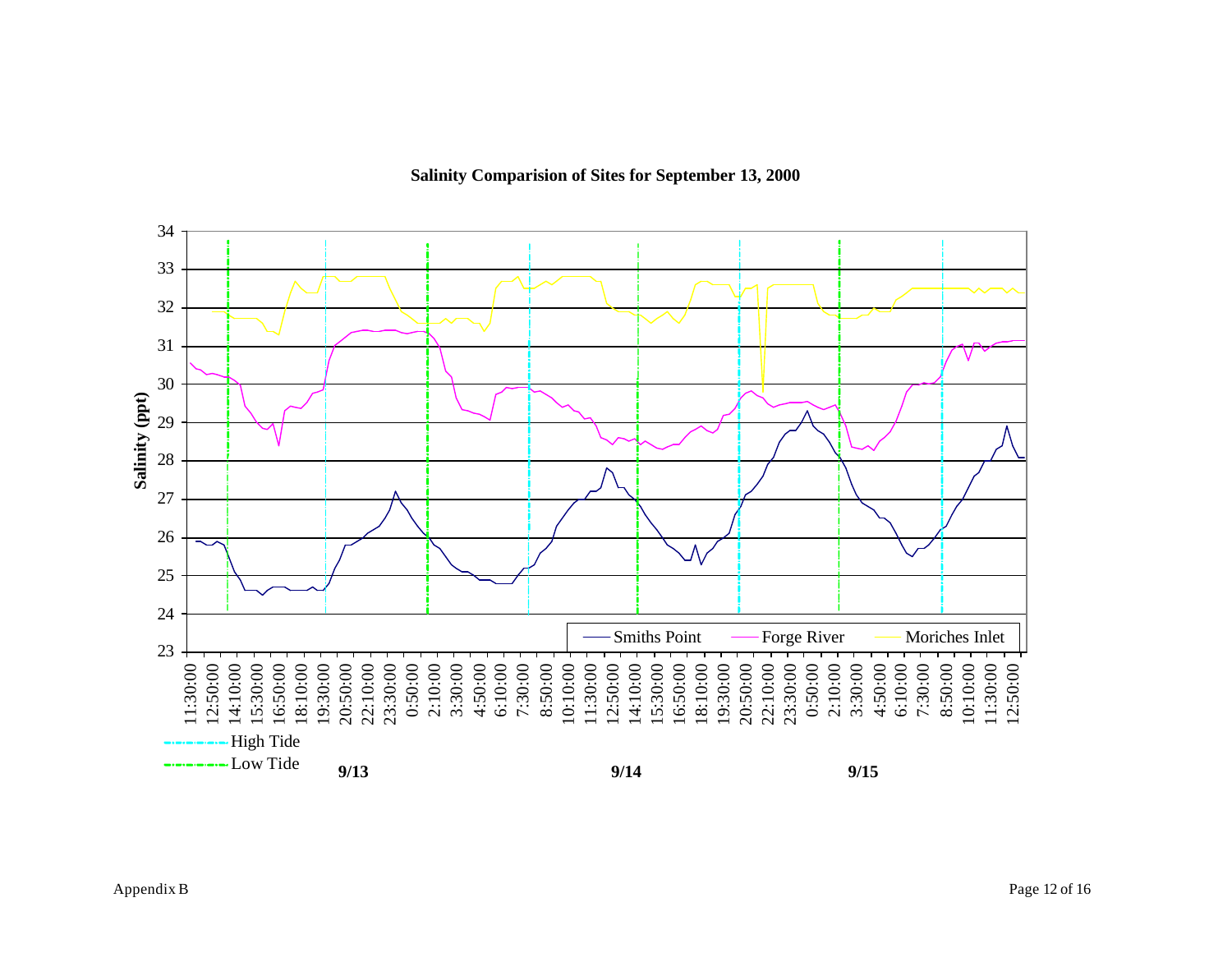

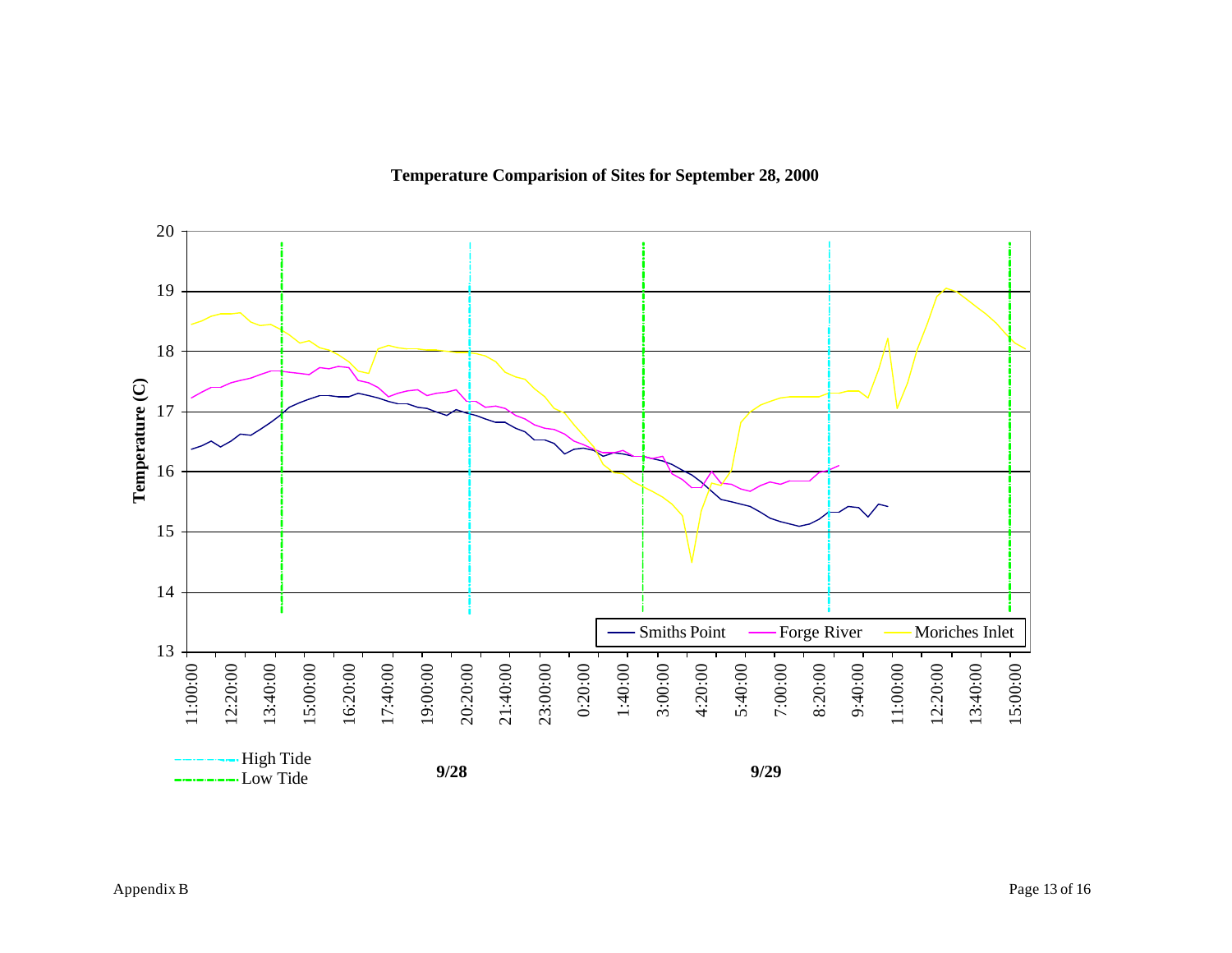

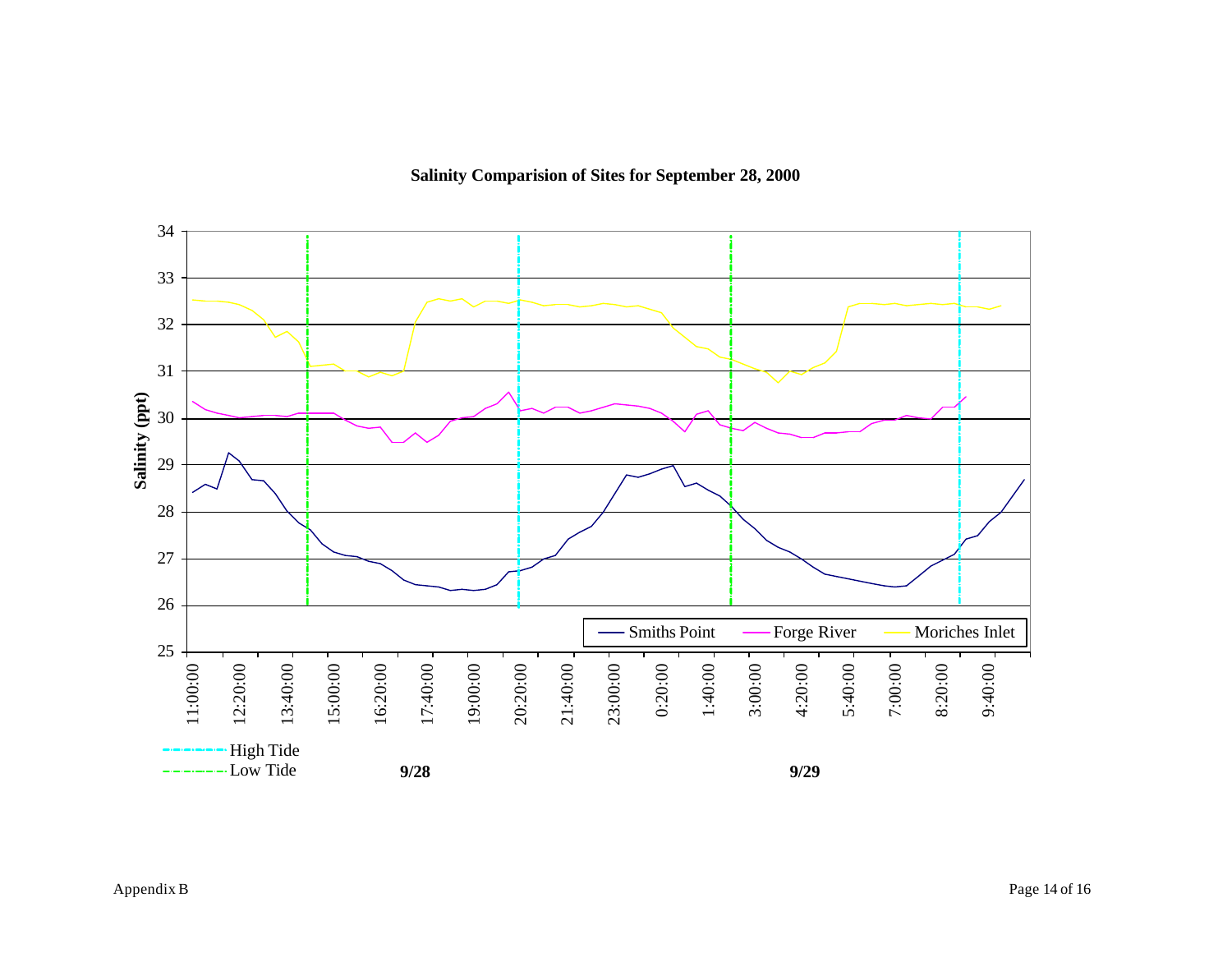**Temperature Comparision of Sites for October 9, 2000**